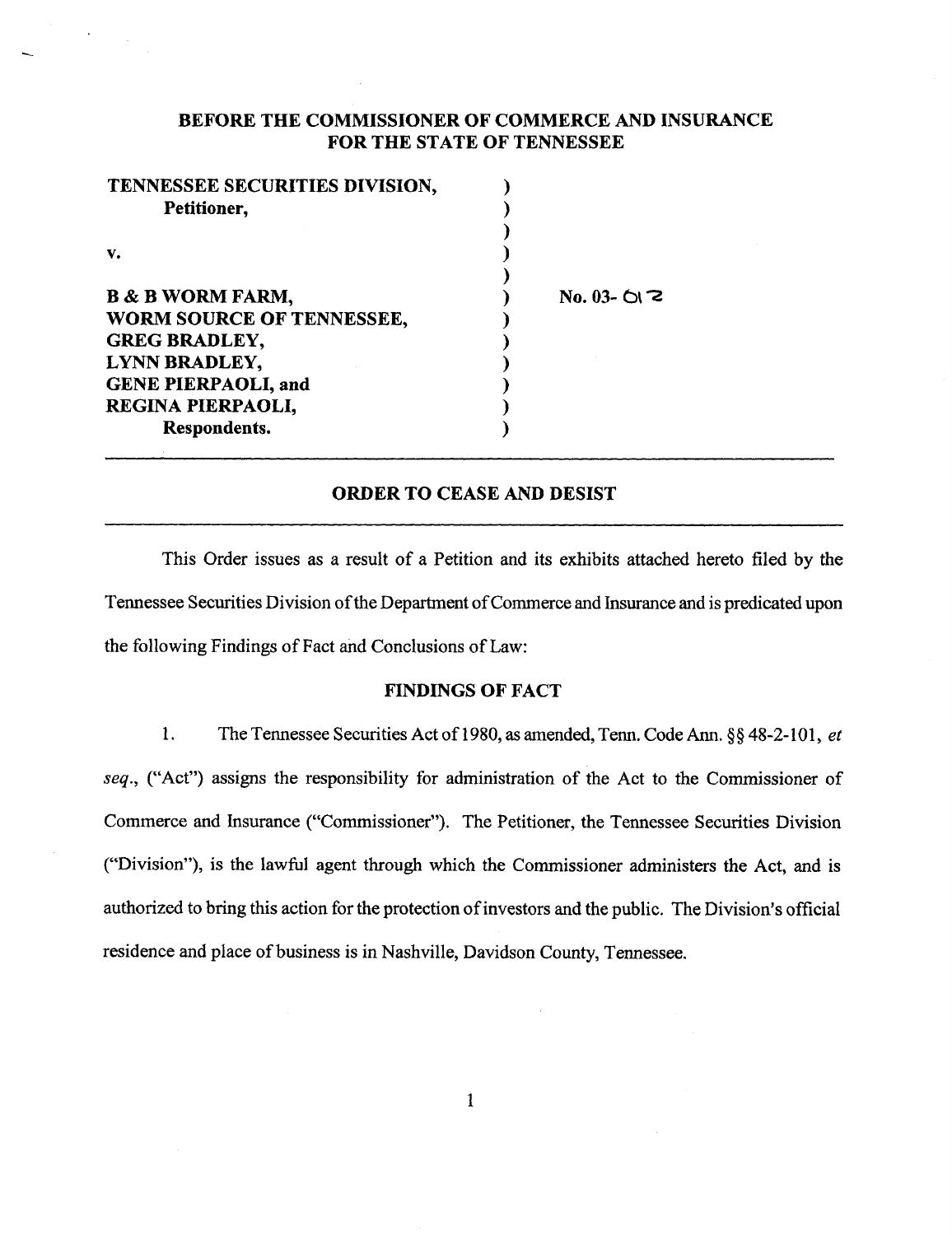2. B&B Worm Farm ("B&B") is a business entity with its principal place of business located at Tr. 1 Box 163 B, Meeker, Oklahoma 74855. B&B has never been registered with the Division as a broker-dealer, investment adviser, or agent of a broker-dealer or investment adviser.

3. Worm Source of Tennessee ("WST") is a business entity with its principal place of business located at 118 Moonlight Drive, Gallatin, Tennessee 37066. WST has never been registered with the Division as a broker-dealer, investment adviser, or agent of a broker-dealer or investment adviser.

4. Greg Bradley ("G. Bradley") was a citizen and resident of the State of Oklahoma whose address was located at Tr. 1 Box 163 B, Meeker, Oklahoma 74855. G. Bradley has never been registered with the Division as a broker-dealer, investment adviser, or agent of a broker-dealer or investment adviser. G. Bradley was a co-owner ofB&B. G. Bradley died on or about January 26, 2003.

5. Lynn Bradley ("L. Bradley") is an individual whose address is located at Tr. 1 Box 163 B, Meeker, Oklahoma 74855. L. Bradley has never been registered with the Division as a broker-dealer, investment adviser, or agent of a broker-dealer or investment adviser. L. Bradley is the owner of B&B, having inherited her deceased husband's one-half  $(1/2)$  interest in B&B.

6. Doug Smith ("Smith") is an individual whose address is unknown to the Division at this time. Smith has never been registered with the Division as a broker-dealer, investment adviser, or agent of a broker-dealer or investment adviser.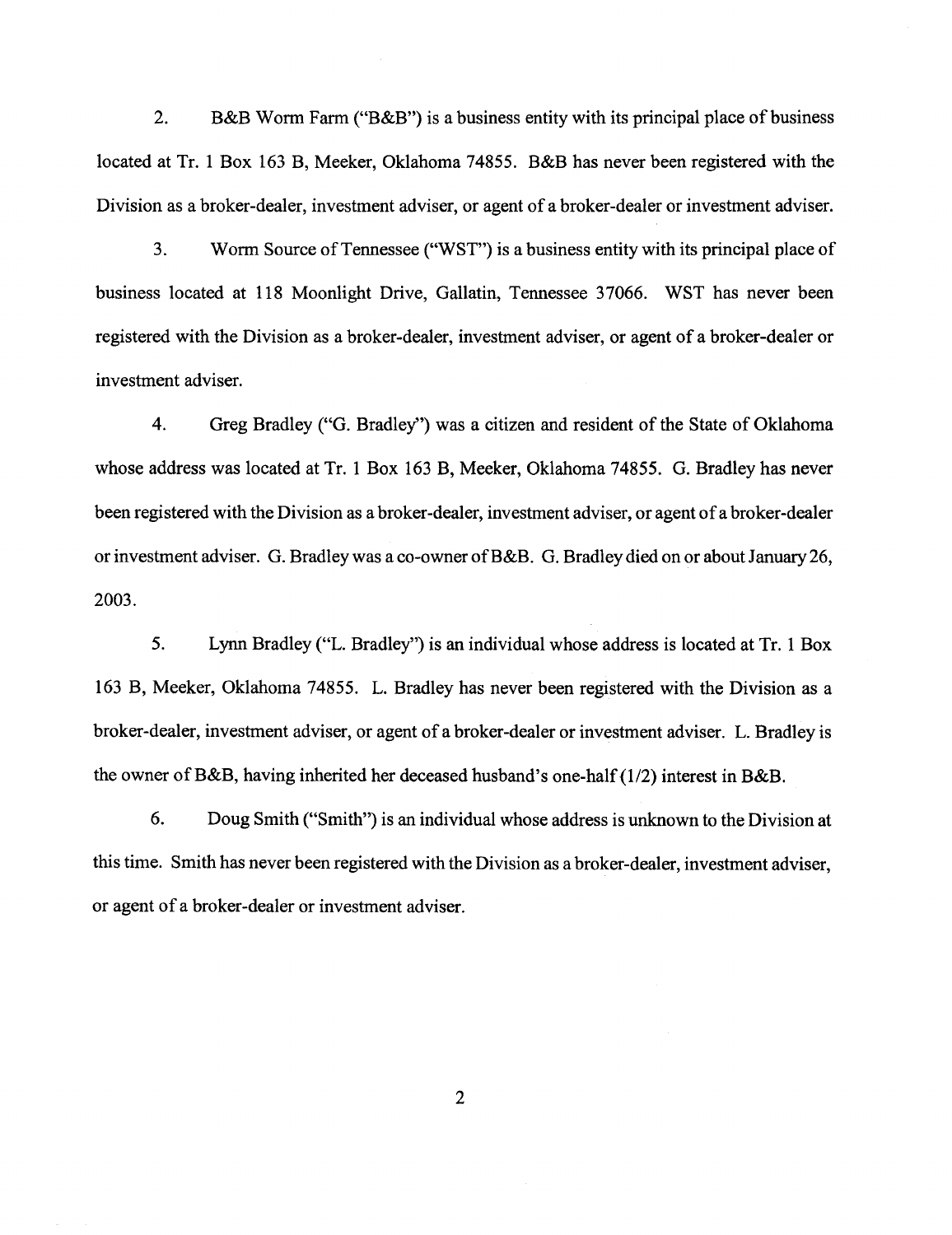7. Gene Pierpaoli ("G. Pierpaoli") is a citizen and resident of the State of Tennessee whose address is located at 118 Moonlight Drive, Gallatin, Tennessee 37066. G. Pierpaoli has never been registered with the Division as a broker-dealer, investment adviser, or agent of a broker-dealer or investment adviser. G. Pierpaoli is a co-owner ofWST.

8. Regina Pierpaoli ("R. Pierpaoli") is a citizen and resident of the State of Tennessee whose address is located at 118 Moonlight Drive, Gallatin, Tennessee 37066. R. Pierpaoli has never been registered with the Division as a broker-dealer, investment adviser, or agent of a broker-dealer or investment adviser. R. Pierpaoli is a co-owner is WST.

9. On or about December 27,2002, Kevin Younger and J.B. Davis purchased a worm farm ("J&L Worm Farm") and an existing contract with B&B from Smith after attending a seminar at the home of G. Pierpaoli and R. Pierpaoli.

10. The contract described in  $\P$  10 above states that B&B Worm Farm will purchase a minimum of one hundred (100) pounds of worm at a price of at least seven dollars (\$7.00) per pound during the term of the contract.

11. In or about 1998, G. Bradley and L. Bradley began operating B&B in Meeker, Oklahoma.

12. At all times material to the events described herein, G. Bradley and L. Bradley represented to investors that B&B was created in order to produce worms for use in organic waste management projects and to produce worm byproducts or "castings" for organic soil enhancement.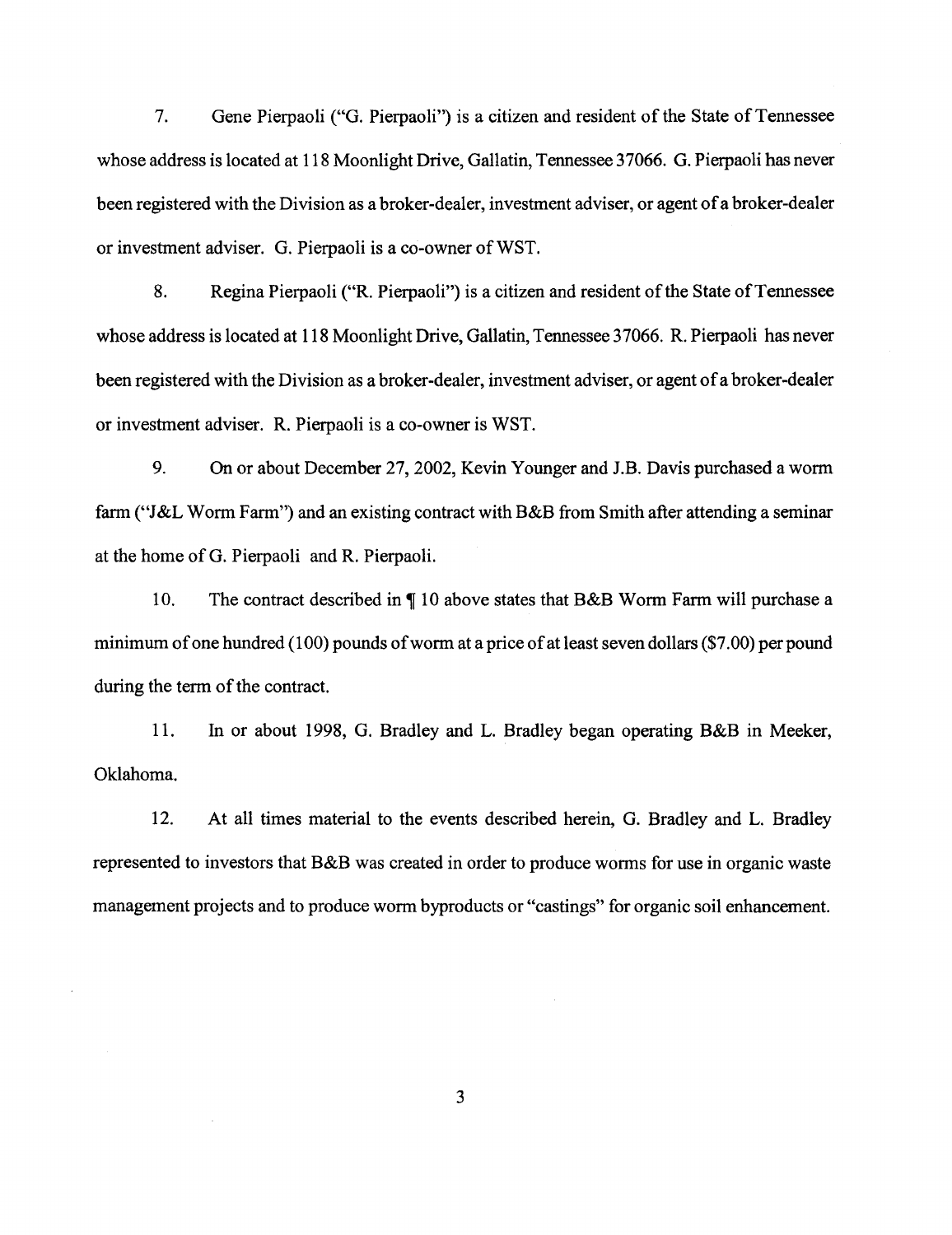13. B&B sold contracts to investors *via* various promotional materials, including newspaper and magazine ads, as well as through its website. The contracts were sold to investors in Tennessee for amounts totaling between two thousand dollars (\$2,000.00) and one hundred thousand dollars (\$1 00,000.00).

14. The terms of the contracts that B&B entered into with Tennessee investors provided that B&B would, in return for the investment, agree to buy back an unlimited amount of live worms grown by the investors. B&B represented to investors that it was able to honor the provision in the contracts agreeing to purchase the worms grown by the investors due to several large-scale contracts it had with, among others, an Iowa corporation and the State of Louisiana.

15. However, contrary to its representations to Tennessee investors, the Iowa corporation had been inactive since April of 2000 and the State of Louisiana had never approved a contract to do business with or subsidize the business activities of B&B.

16. On or about December 27,2002, Kevin Younger and J.B. Davis purchased a worm farm ("J&L Worm Farm") and an existing contract with B&B from Smith and WST after attending a seminar promoting investments with B&B at WST, which was conducted by G. Pierpaoli and R. Pierpaoli.

17. The contract described in  $\P$  15 above states that B&B Worm Farm will purchase a minimum of one hundred (100) pounds of worms at a price of at least seven dollars (\$7.00) per pound during the term of the contract.

18. J & L Worm Farm delivered their first shipment of worms to WST in February of 2002 and received their payment on March 1, 2002 in the amount of \$952.00.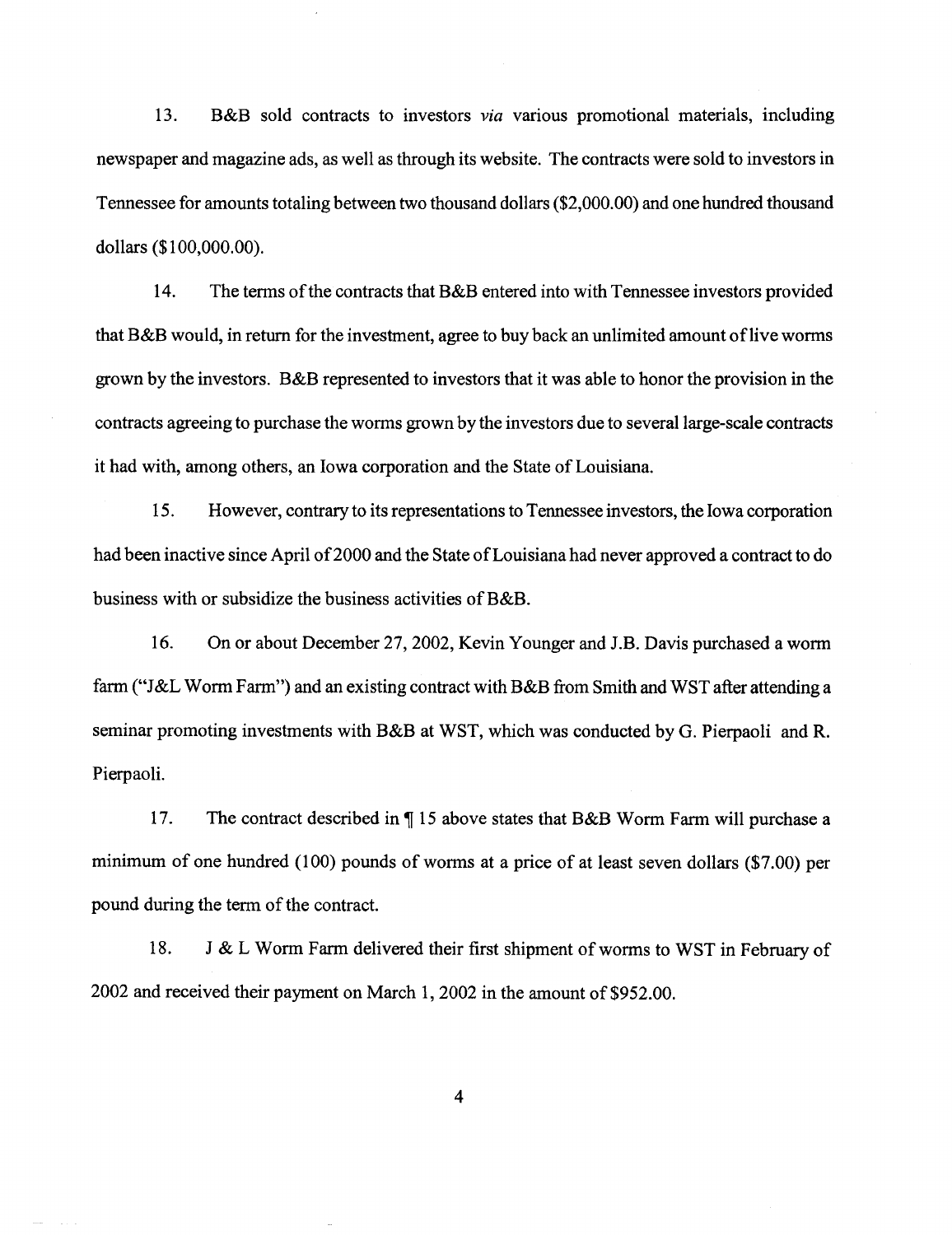19. The next shipment of worm by J & L Worm Farm was delivered to B & B on August 14, 2002, for which J & L was never paid.

20. When J & L Worm Farm inquired about the payment due it, B&B informed J&L Worm Farm that the payment had been lost in mail and another check would be issued.

21. On November 11, 2002, J & L Worm Farm delivered another shipment of worms to B&B.

22. To date J&L Worm Farm have not been paid for the two (2) shipments of worms by B&B and none of their calls been returned by B&B.

23. On or about October 21, 2002, Ryan and Beverly Studd (hereinafter referred to collectively as the "Studds") entered into a contract with B&B to breed worms for purchase by B&B. The Studds invested fifteen thousand dollars (\$15,000,00) with B&B.

24. The Studds' contract described above in  $\P$  22 was signed by G. Bradley and L. Bradley on behalf of B&B. The Studds' contract described above in  $\P$  22 promised the following return to the Studds:

## (2) PURCHASE PRICE: \$15,000.00

Buyer shall pay to Seller of this contract \$15,000.00 for the purchase of approximately 100,000 breeder worms. Included in this contract is a Medium Worm & Casting Harvester to be delivered no less than 90 days of contract payment.

# THIS PURCHASE CONTRACT IS BACKED BY A 1 YEAR MONEY BACK GUARANTEE.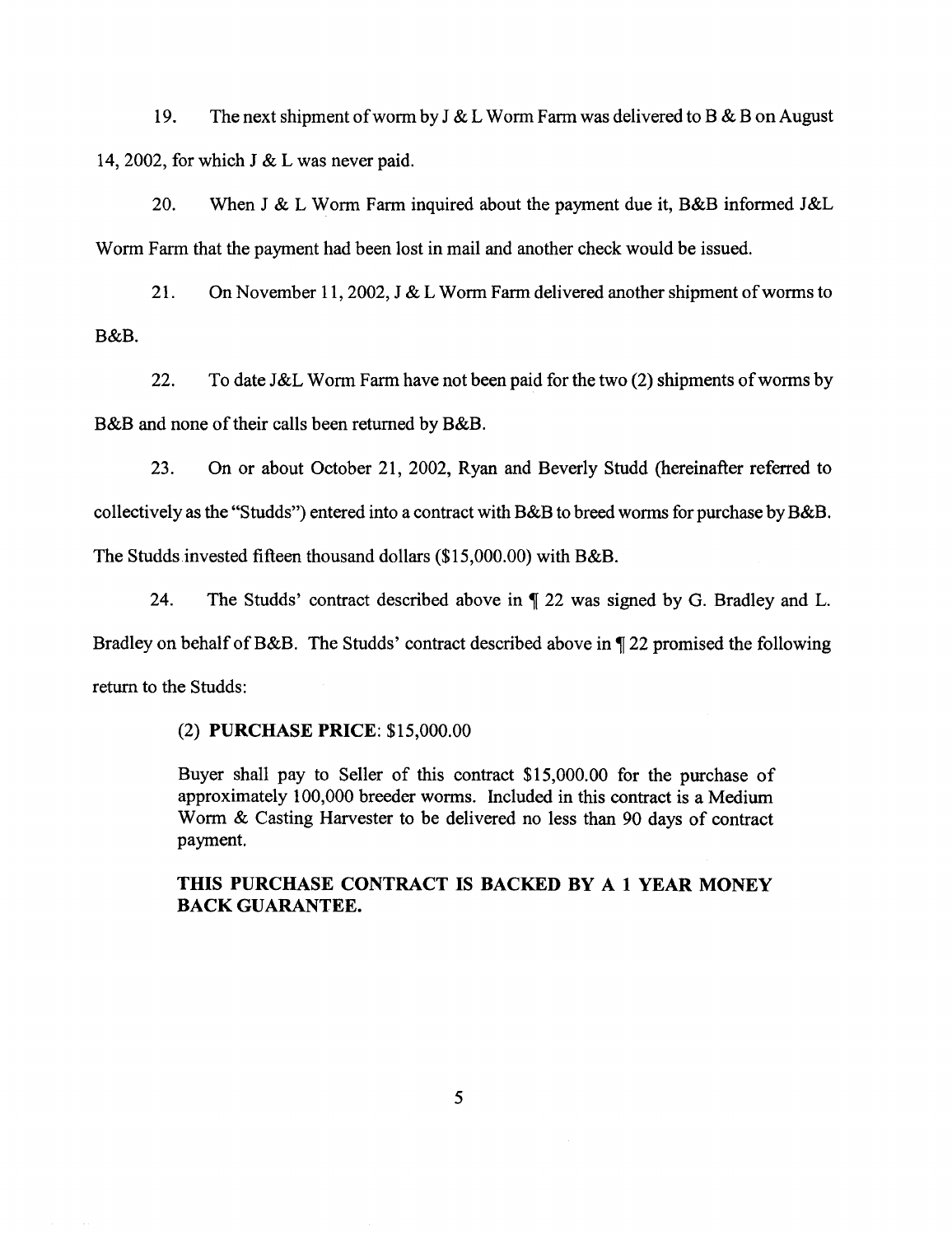## (3) BUY BACK POLICY:

Seller will purchase any amount of pounds of worms per month from the Buyer (minimum of 100 lbs.) for the cost and labor of raising worms, at the price of no less than \$7.00 (seven dollars US) per pound for the term of this contract. . . Castings will be purchased under this agreement for a period of two (2) years, beginning January 1, 2003 through January 1, 2005. A maximum of Ten Thousand (\$1 0,000.00) dollars per year, at a rate of Fifty dollars (\$50.00) per cubic yard.

25. Upon signing the contract with B&B and sending B&B their fifteen thousand dollar

(\$15,000.00) investment, the Studds were told by a sales representative of B&B that they would

shortly receive the worms and harvester promised in the contract. However, despite numerous calls

to B&B, the Studds did not receive the shipment of worms or the worm harvester.

26. To date, the Studds have not received neither the returns on their investment promised

by B&B nor their principal of fifteen thousand dollars (\$15,000.00).

27. The Oklahoma Department of Securities issued an Order to Cease and Desist and Notice of Opportunity For Hearing against B&B on or about May 6,2002.

28. On or about July 27,2002, B&B, G. and L. Bradley entered onto an agreement with the Oklahoma Department of Securities in which they agreed to register their business opportunities, made refunds to two clients within thirty (30) days, and comply with the Oklahoma Business Opportunity Sales Act. *See In the Matter of: B&B Worm Farm, Greg Bradley and Lynn Bradley,*  2002 WL 31125075 (Okla.Dept.Sec. August 13, 2002).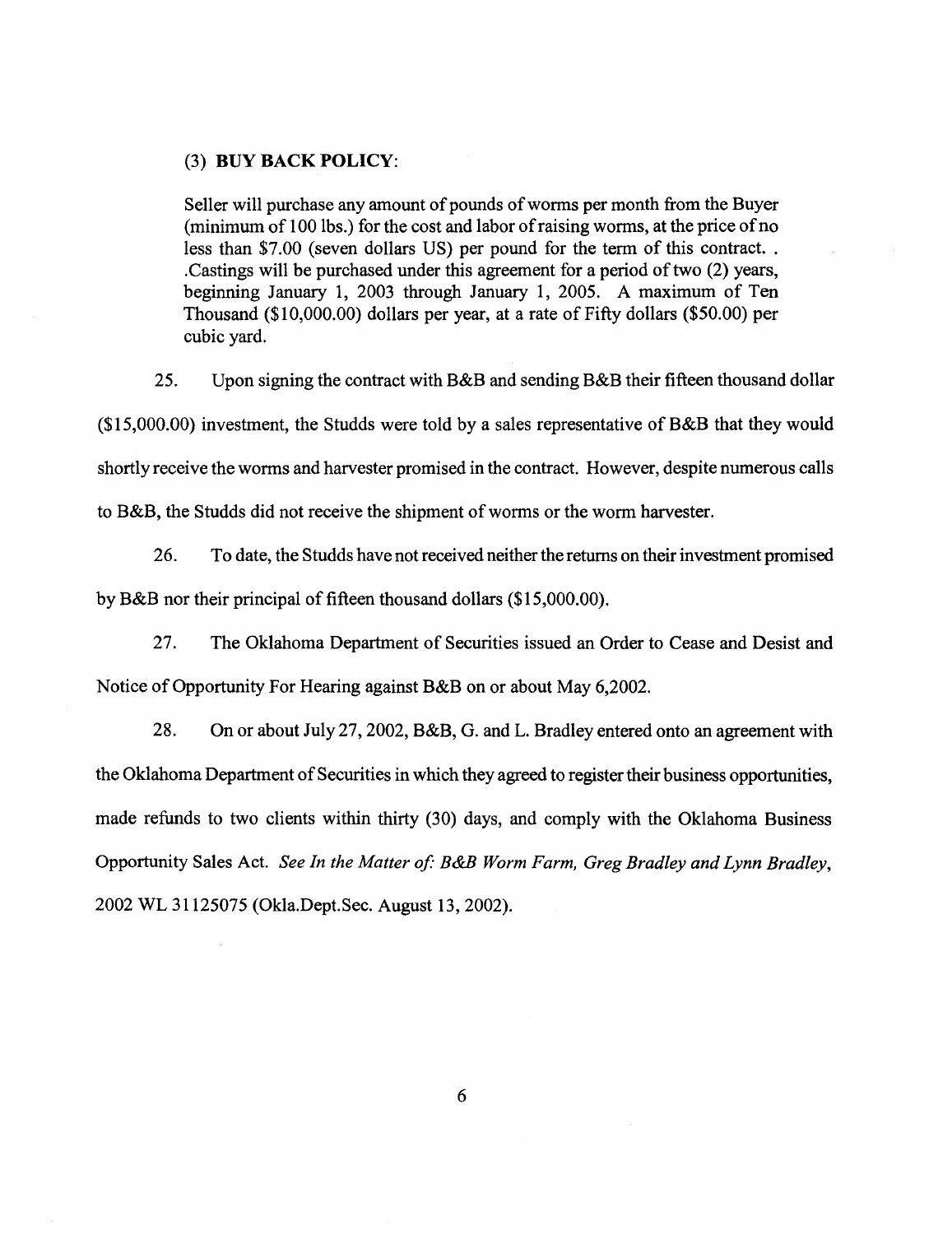29. On or about April 17, 2003, the Oklahoma Department of Securities obtained a Temporary Restraining Order and Order Freezing Assets against B&B ("B&B TRO"). *Okla. Dept. of Securities, ex rei. Irving* L. *Faught, Administrator v. B&B Worm Farm,* No. CJ-2003-3174 (Okla. D.C. Apr. 17, 2003).

30. On or about April22, 2003, B&B filed a Voluntary Petition for Bankruptcy in the U.S. Bankruptcy Court for the Western District of Oklahoma. *In re B&B Worm Farms, Inc.,* No. 03- 14379 BH (Bankr. W.D. Okla. April 22, 2003). Assets of B&B listed in the aforementioned Voluntary Bankruptcy Petition included assets located in Gallatin, Tennessee.

31. During the time period beginning in or about the year 2000 to the present, B&B engaged in sales of investment contracts to approximately ninety-five (95) individuals and/or business entities located in Tennessee. The total amount of such sales totaled approximately one million three hundred sixty-one thousand five hundred dollars (\$1,361,500.00).

32. B&B, G. Bradley and L. Bradley failed to disclose that B&B did not have sufficient assets to honor the investment contracts that they sold to Tennessee investors or to honor the one (1) year money-back guarantee described in  $\P$  22 above.

33. G. Bradley and L. Bradley converted investor funds to their own personal use, including the use of investor funds to pay the personal expenses of G. and L. Bradley, as well as to invest the funds in an adult entertainment business located in Nevada.

#### CONCLUSIONS OF LAW

34. Tenn. Code Ann. § 48-2-104 provides that:

(a) It is unlawful for any person to sell any security in this state unless: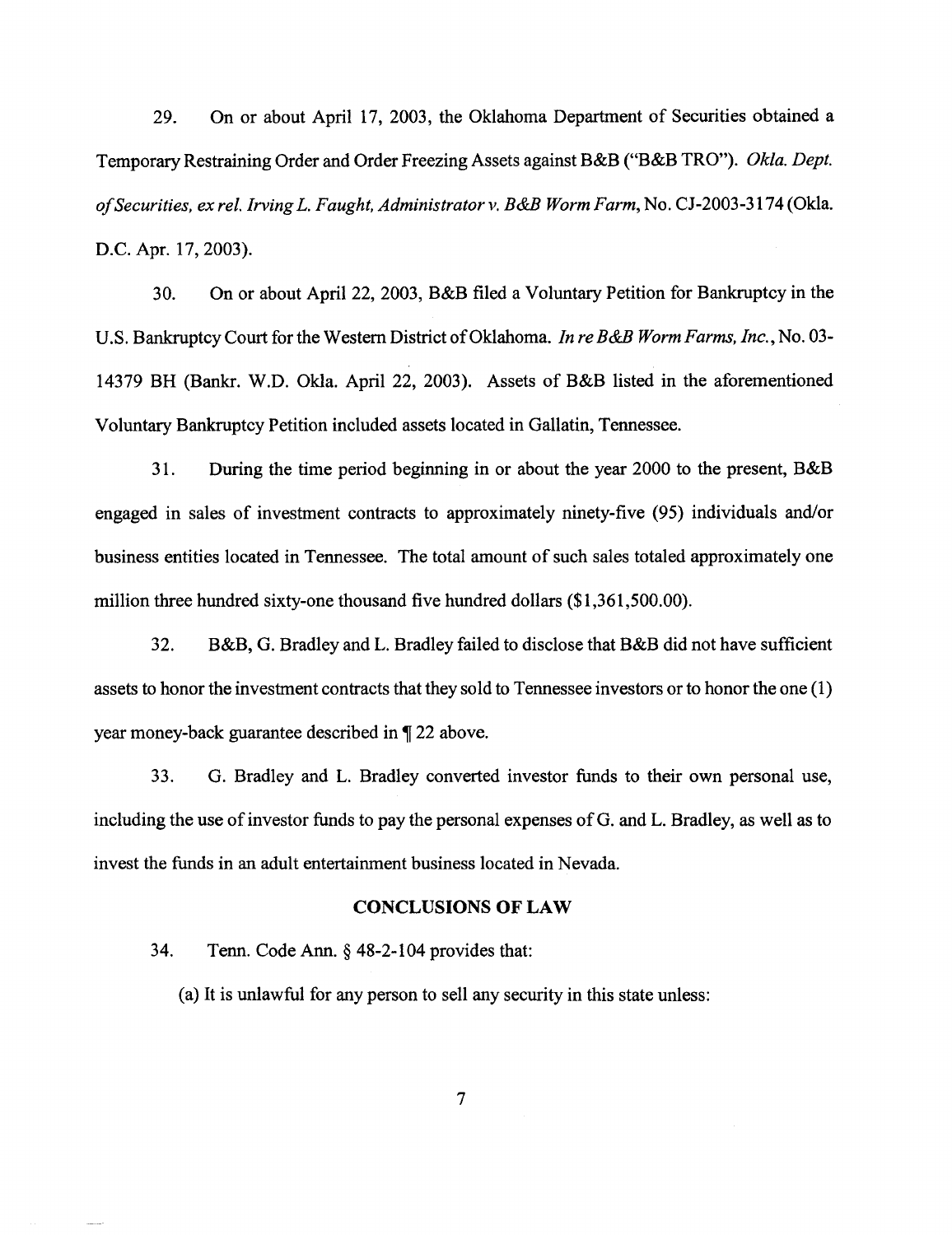( 1) It is registered under this part;

(2) The security or transaction is exempted under§ 48-2-103; or

(3) The security is a covered security.

(b) The [C]ommissioner may, after notice and opportunity for a hearing under the Uniform Administrative Procedures Act, compiled in title 4, chapter 5, impose a civil penalty against any person found to be in violation of this section, or any regulation, rule or order adopted or issued under this section, in an amount not to exceed ten thousand dollars (\$10,000) per violation.

### 35. Tenn. Code Ann. § 48-2-102(16) provides that:

"Security" means any note, stock, treasury stock, bond, debenture, evidence of indebtedness, a life settlement contract, as defined in § 56- 50-102, or any fractional or pooled interest in a life insurance policy or life settlement contract, certificate of interest or participation in any profit-sharing agreement, collateral-trust certificate, preorganization certificate or subscription, transferable share, *investment contract,* votingtrust certificate, certificate of deposit for a security, certificate of interest or participation in an oil, gas, or mining title or lease or in payments out of production under such a title or lease; or, in general, any interest or instrument commonly known as a "security," or any certificate of interest or participation in, temporary or interim certificate for, receipt for, guarantee of, or warrant or right to subscribe to or purchase, any of the foregoing.... (emphasis added)

36. Tenn. Code Ann.§ 48-2-102(16) provides that:

"Security" means any note, stock, treasury stock, bond, debenture, evidence of indebtedness, a life settlement contract, as defined in § 56-50-1 02, or any fractional or pooled interest in a life insurance policy or life settlement contract, certificate of interest or participation in any profit-sharing agreement, collateral-trust certificate, preorganization certificate or subscription, transferable share, *investment contract,* voting-trust certificate, certificate of deposit for a security, certificate of interest or participation in an oil, gas, or mining title or lease or in payments out of production under such a title or lease; or, in general, any interest or instrument commonly known as a "security," or any certificate of interest or participation in, temporary or interim certificate for, receipt for, guarantee of, or warrant or right to subscribe to or purchase, any of the foregoing. . . . (emphasis added)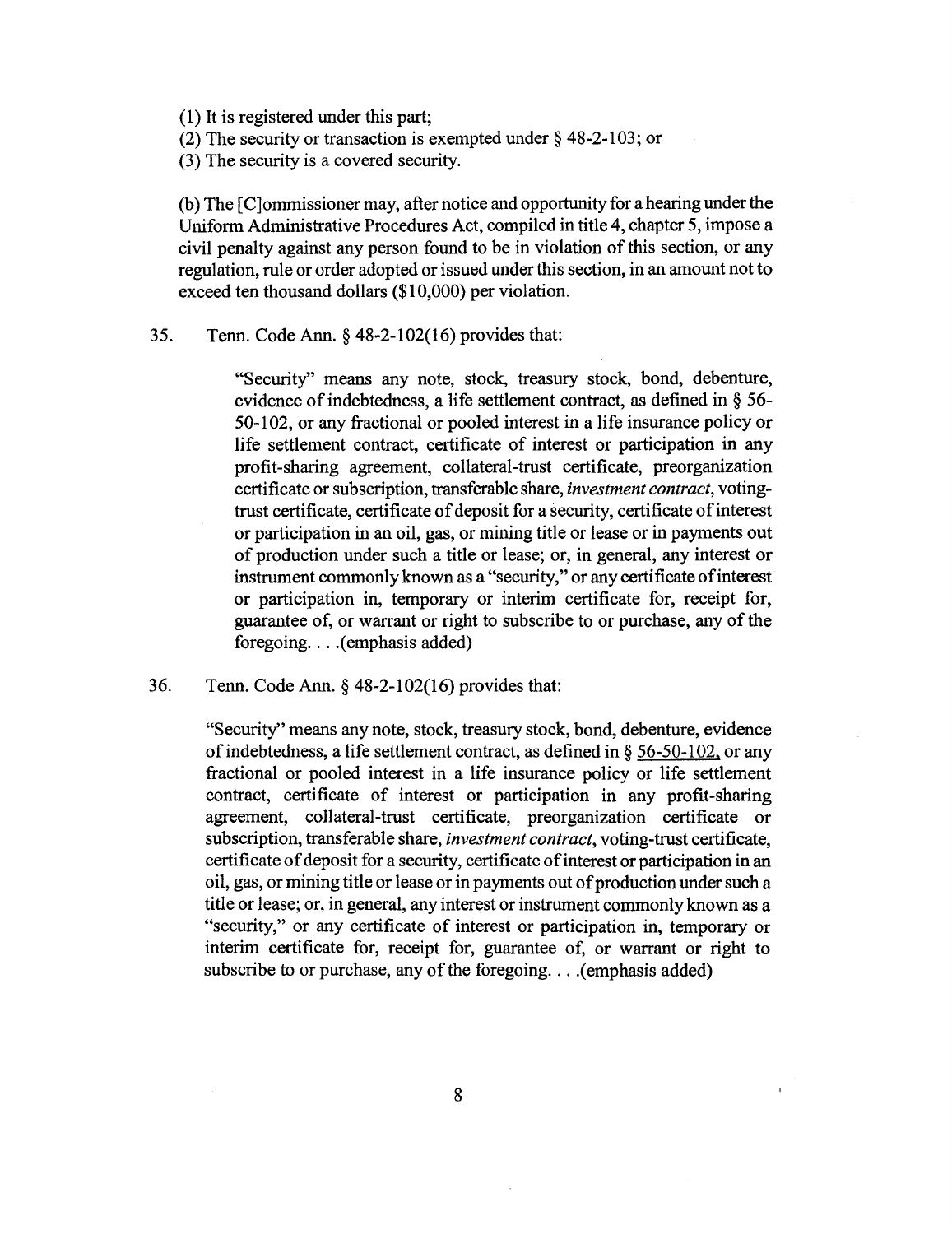37. In *King* v. *Pope,* 91 S.W.3d 314, 321 (Tenn. 2002), the Tennessee Supreme Court held that an investment contract must satisfy the following four elements:

> (1) An offeree furnishes initial value to an offeror, and (2) a portion of this initial value is subjected to the risks of the enterprise, and (3) the furnishing of the initial value is induced by the pfferor's promises or representations which give rise to a reasonable understanding that a valuable benefit of some kind, over and above the initial value, will accrue to the offeree as a result of the operation of the enterprise, and (4) the offeree does not receive the right to exercise practical and actual control over the managerial decisions of the enterprise.

38. The facts presented by the Division in this matter demonstrate that: (1) the contracts sold by the Respodents meet the definition of investment contracts as defined *inKing,* 91 S.W.3d at 321, and are therefore securities under the Act, pursuant to Tenn. Code Ann.§ 48-2-102(16); (2) that the Respondents have sold securities in Tennessee without first having registered such securities with the Division, as required by the Act; (3) that such securities are not subject to any exemptions under the Act; and (4) that such securities are not "covered" securities, as defined under the Act.

39. Tennessee Code Annotated§ 48-2-102(3) defines a "broker-dealer" as any person engaged in the business of effecting transactions in securities for the account of others, or any person engaged in the business of buying or selling securities issued by one (1) or more other persons for such person's own account and as part of a regular business rather than in connection with such person's investment activities.

40. Tennessee Code Annotated§ 48-2-1 02(2) defines an "agent" as any individual, other than a broker-dealer, who represents a broker-dealer in effecting or attempting to effect purchases or sales of securities from, in or into this state.

41. Tennessee Code Annotated § 48-2-109(a) provides, in pertinent part, that:

(a) It is unlawful for any person to transact business from or in this state as a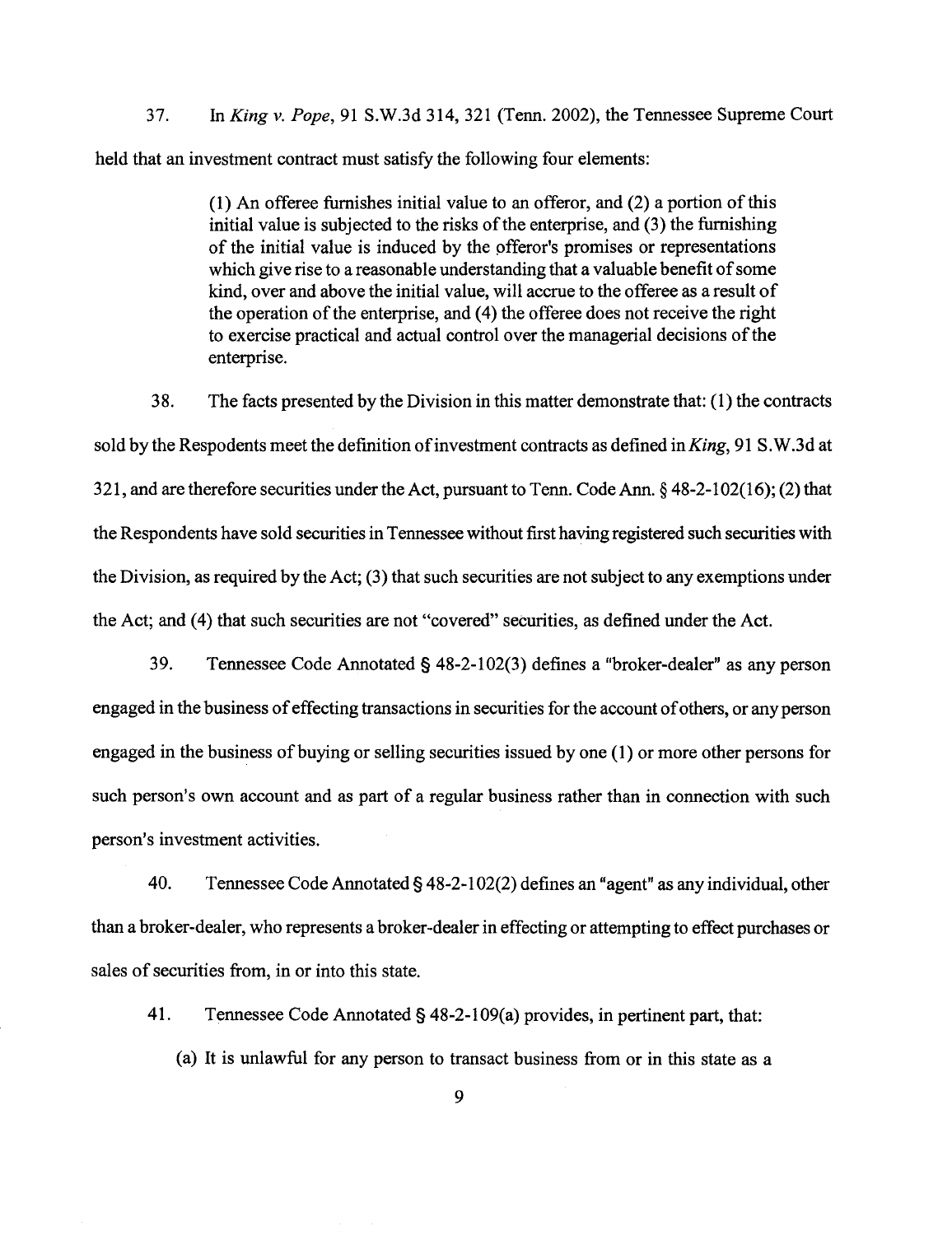broker-dealer or agent unless such person is registered as a broker-dealer or agent under this part.

 $\ddot{\bullet}$   $\ddot{\bullet}$   $\ddot{\bullet}$ 

(e) The commissioner may, after notice and an opportunity for a hearing under the Uniform Administrative Procedures Act, compiled in title 4, chapter 5, impose a fine against any person found to be in violation of this section, or any regulation, rule or order adopted or issued under this section, in an amount not to exceed ten thousand dollars (\$10,000) per violation.

42. Tennessee Code Annotated § 48-2-121(a) provides that it is unlawful for any person, in connection with the offer, sale or purchase of any security in this state, directly or indirectly, to employ any device, scheme, or artifice to defraud, make any untrue statement of a material fact or omit to state a material fact necessary in order to make the statements made, in light of the circumstances under which they are made, not misleading, or engage in any act, practice or course of business which operates or would operate as a fraud or deceit upon any person.

43. Based upon the Findings of Fact, the Respondents have violated and/or are violating Tenn. Code Ann. § 48-2-1 04(a) by selling unregistered securities in Tennessee which are not subject to an exemption and which are not covered securities, as defined in the Act.

44. Based upon the Findings of Fact, the Respondents have violated and/or are violating Tenn. Code Ann. § 48-2-109(a) by acting as an unregistered broker-dealer and/or agent thereof in Tennessee.

45. Based upon the Findings of Fact, the Respondents have violated and/or are violating Tenn. Code Ann.§ 48-2-121(a) by making material misrepresentations and omissions of facts in connection with the offer and sale of securities in Tennessee.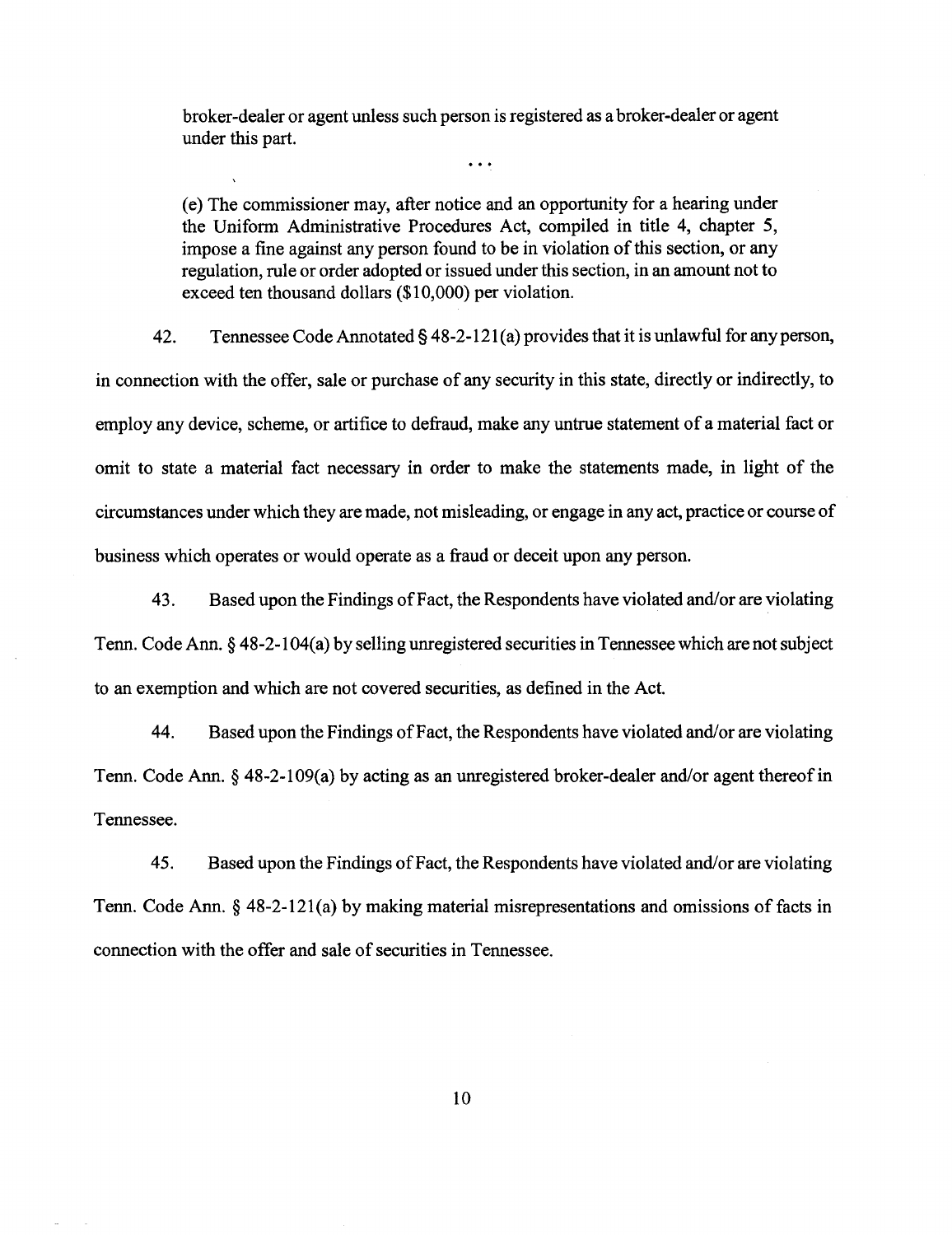46. Based upon the Findings of Fact, the Commissioner concludes that the Respondents have violated and/or are continuing to violate the Act, specifically at Tenn. Code Ann. §§ 48-2-104, 109, and 121, as set forth above.

4 7. Tenn. Code Ann. § 48-2-116 provides that the Commissioner may make, promulgate, amend, and rescind such Orders as are necessary to carry out the provisions of the Act, and that such Order is in the public interest, necessary for the protection of investors, and consistent with the purposes fairly intended by the policy and provisions of the Act.

48. Tenn. Code Ann.  $\S 48-2-116(e)(2)$  provides that no Order may be entered without (1) prior notice to affected parties unless the Commissioner determines that prior notice would not be in the public interest and would be detrimental to the protection of investors, (2) an opportunity for a hearing before the Commissioner, and (3) written Findings of Fact and Conclusions of Law.

49. Based upon the Findings of Fact and Conclusions of Law described herein, it would not be in the public interest and would be detrimental to the protection of investors if prior notice of this Order were given to the affected parties.

**NOW, THEREFORE,** in consideration of the foregoing, it is **ORDERED** that:

1. The Respondents shall comply with all provisions of the Act.

2. The Respondents shall cease and desist in further conduct as a broker-dealer, investment adviser or agent thereof from, in, or into the State of Tennessee until such time as they are effectively registered with the Division to engage in such activity.

3. The Respondents shall cease and desist in further offerings and sales of securities from, in or into the State of Tennessee until such time as they have complied with all registration requirements under the Act and the rules and regulations promulgated thereunder.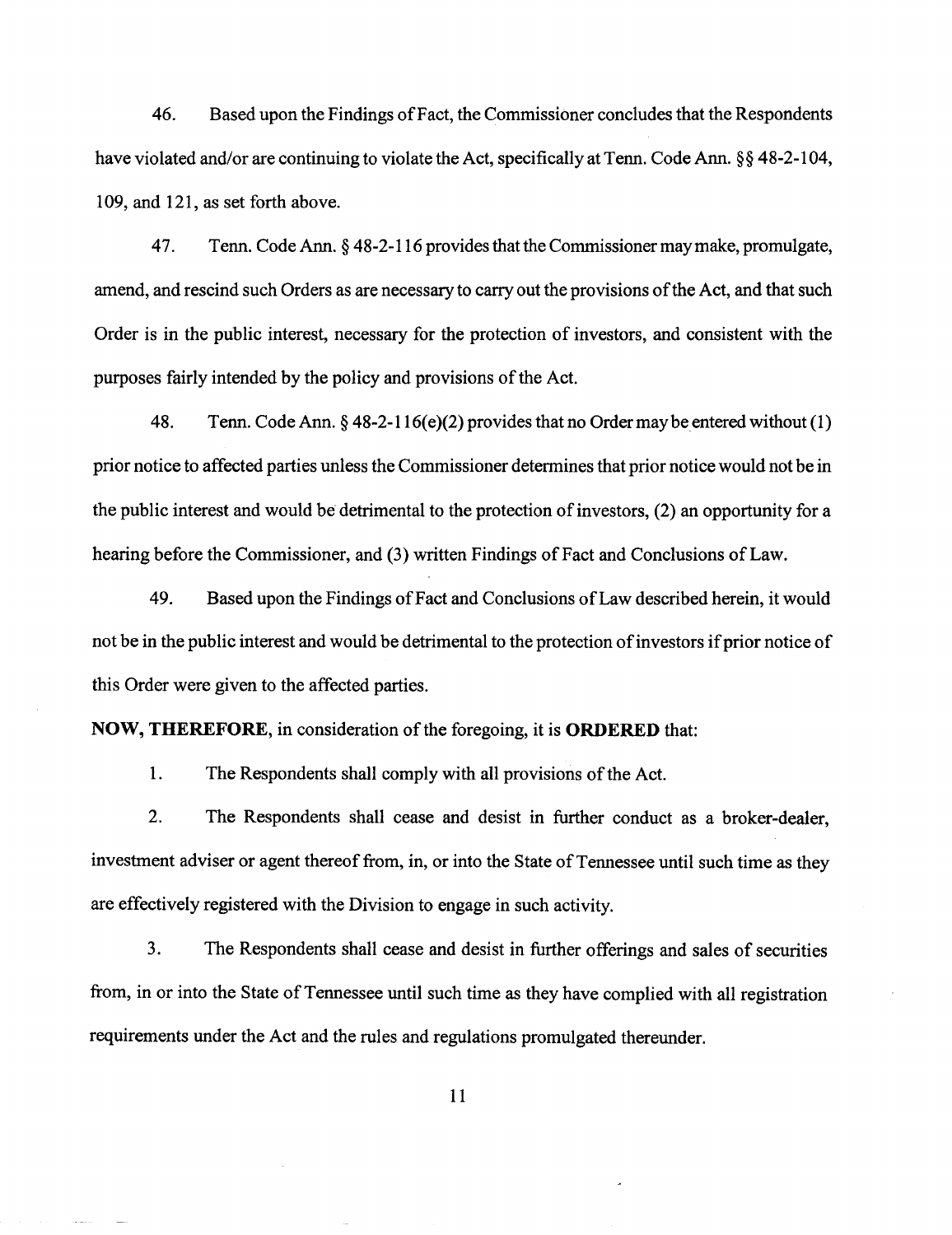4. The Respondents shall cease and desist further use of any device, scheme, or artifice to defraud, make any untrue statement of a material fact or omit to state a material fact necessary in order to make the statements made, in light of the circumstances under which they are made, not misleading, or engage in any act, practice or course of business which operates or would operate as a fraud or deceit upon any person in the offer and/or sale of a security from, in or into this State.

5. The Respondents shall, in light of their respective violations of the Act, pay a civil penalty to the Division for the following violations:

a. L. Bradley: Nine hundred fifty thousand dollars (\$950,000.00) for the ninety-five (95) violations of Tenn. Code Ann.  $\S$  48-2-104 described in the above Findings of Fact;

b. L. Bradley: Nine hundred fifty thousand dollars (\$950,000.00) for the ninety-five (95) violations of Tenn. Code Ann. § 48-2-109 described in the above Findings of Fact;

c. WST and/or G. Pierpaoli and R. Pierpaoli: Ten thousand dollars (\$1 0,000.00) for the one (1) violation of Tenn. Code Ann. § 48-2-104 described in the above Findings of Fact;

d. WST and/or G. Pierpaoli and R. Pierpaoli: Ten thousand dollars (\$1 0,000.00) for the one  $(1)$  violation of Tenn. Code Ann.  $\S$  48-2-109 described in the above Findings of Fact.

6. All persons in any way assisting, aiding, or helping any of the aforementioned Respondents in any of the aforementioned violations of the Act shall cease and desist from all such activities in violation of the Act.

This Order is not intended to prohibit any lawful conduct in which the Respondents might be engaged.